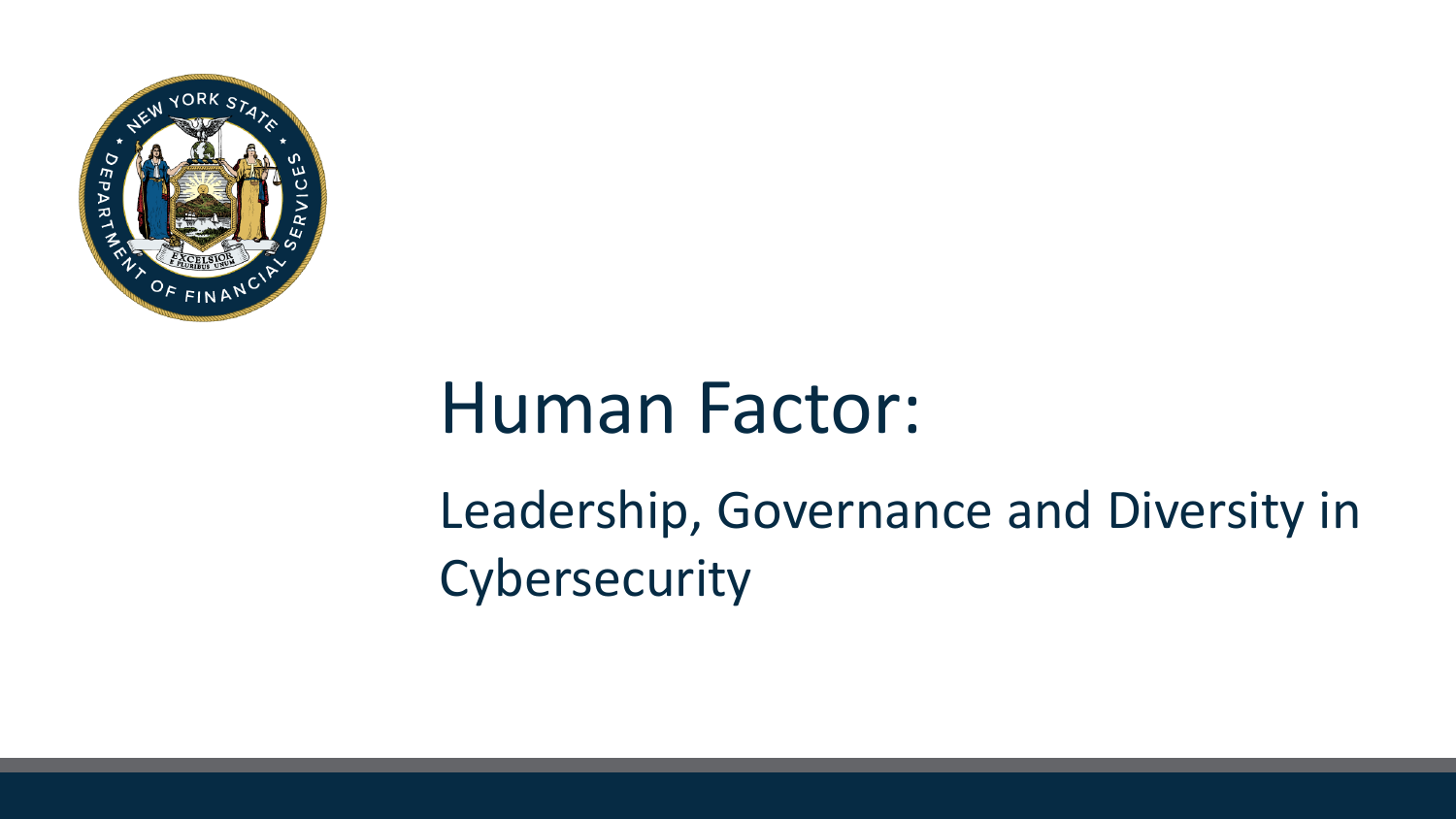### Adrienne Harris

**Adrienne A. Harris** was nominated to lead the New York State Department of Financial Services (DFS) by Governor Kathy Hochul in August, 2021 and confirmed by the New York State Senate on January 25, 2022. Superintendent Harris began her career as an Associate at Sullivan & Cromwell LLP in New York City representing a number of U.S. and non-U.S. based corporations in various forms of litigation and regulatory matters, before accepting a position at the United States Department of the Treasury under President Obama.

While at the Treasury Department, Superintendent Harris served as a Senior Advisor to both Acting Deputy Secretary and Under Secretary for Domestic Finance Mary Miller, and Deputy Secretary Sarah Bloom Raskin. Her work ranged from financial reform efforts to identifying solutions to the student loan crisis, analyzing the nexus between foreign investment and national security, and working to promote financial inclusion and health in communities throughout the country.

Following her time at the Treasury Department, Superintendent Harris joined The White House, where she was appointed as Special Assistant to the President for Economic Policy, as part of the National Economic Council. In this role, she managed the financial services portfolio, which included developing and executing strategies for financial reform and the implementation of Dodd-Frank, consumer protections for the American public, cybersecurity and housing finance reform priorities.

After leaving the White House in January 2017, Superintendent Harris went on to serve as General Counsel and Chief Business Officer at States Title, Inc. (now DOMA), which provides a more simple and affordable closing experience for homebuyers.

Prior to being nominated, she also served as a Professor and as Faculty Co-Director at the Gerald R. Ford School of Public Policy's Center on Finance, Law and Policy at the University of Michigan, as well as a Senior Advisor at the Brunswick Group in Washington, D.C.

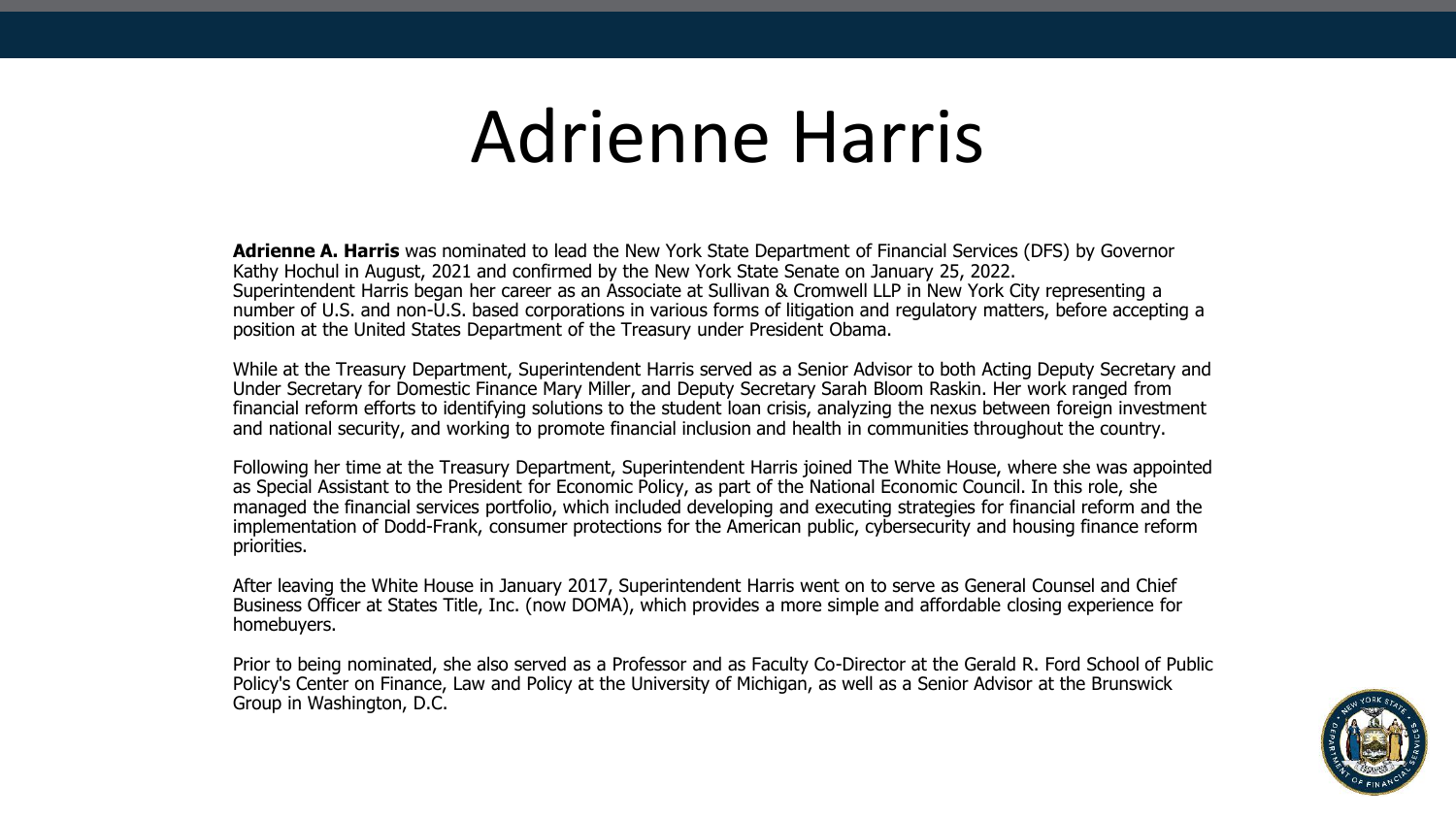# Justin Herring

**Justin Shibayama Herring** is an Executive Deputy Superintendent at the New York Department of Financial Services (DFS), where he leads the Cybersecurity Division. The Cybersecurity Division focuses on protecting consumers and industry from cyber threats and is the first of its kind to be established at a banking or insurance regulator. The Division oversees all aspects of DFS's cybersecurity regulation, including enforcement, examinations, and guidance.

Prior to joining DFS in 2019, Mr. Herring served for nine years as Assistant United States Attorney in the Districts of New Jersey and Maryland. Most recently, he served as the Chief of the New Jersey office's first Cybercrime Unit. He led the prosecution of sophisticated cybercrimes targeting corporations, financial institutions, accounting firms and government agencies. He also prosecuted and supervised white-collar cases involving investment fraud, stock manipulation, money laundering, insider trading, and corporate embezzlement.

Mr. Herring graduated from the University of Chicago Law School with Honors and received a B.A. from Swarthmore College. After law school, he clerked for Chief Judge Danny J. Boggs on the U.S. Court of Appeals for the Sixth Circuit.

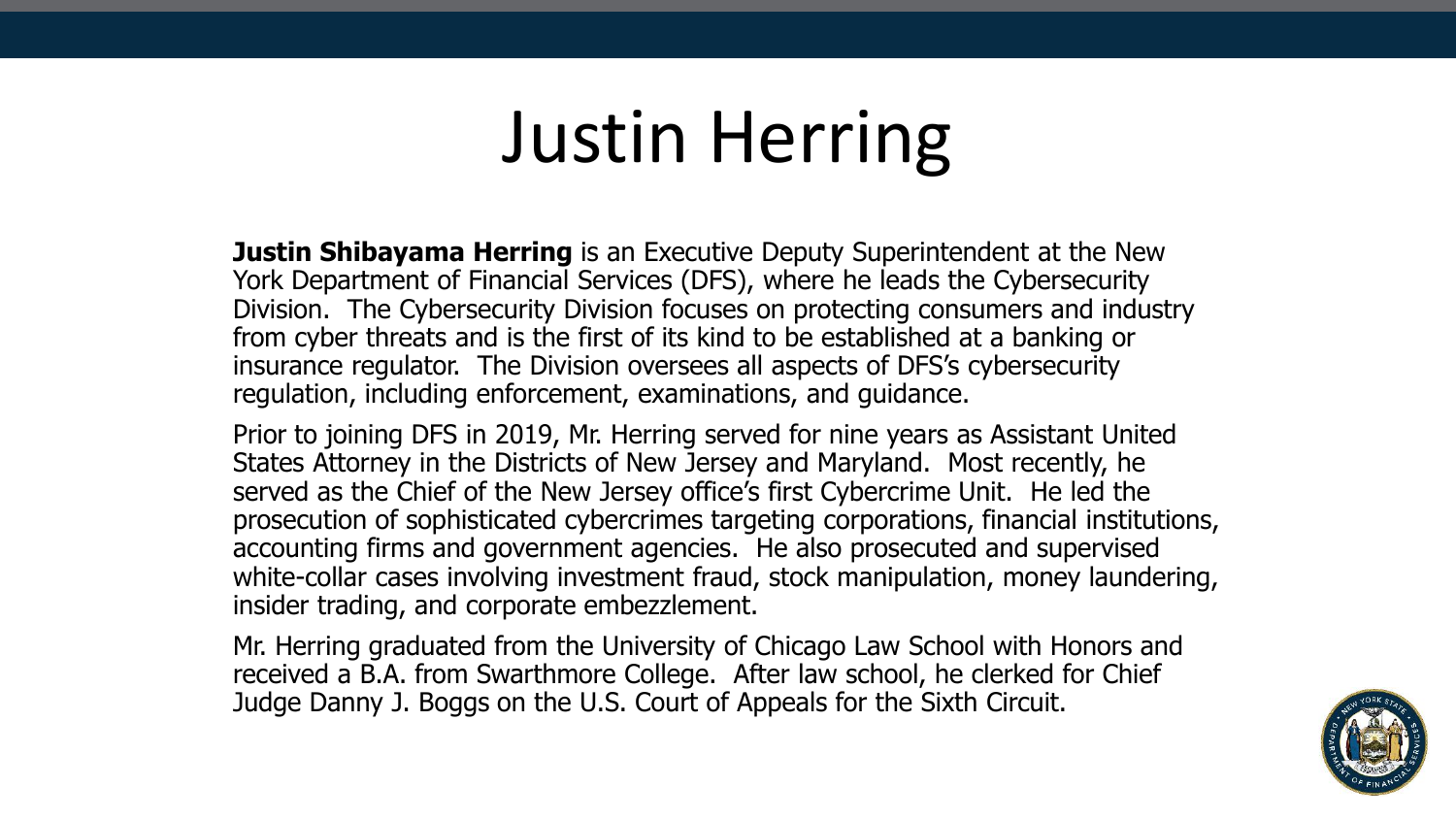# Increasing Diversity in the Cybersecurity Industry

#### **Moderator:**

• Wendy Erdly, Deputy Superintendent of the Cybersecurity Division, DFS

#### **Panelists:**

- Laura Deaner, Chief Information Security Officer, Northwestern Mutual
- Kala Kinyon, Chief Technology Officer, Boom ID
- Nubiaa Shabaka, Chief Cybersecurity Officer, Chief Privacy Officer, and Associate General Counsel, AIG

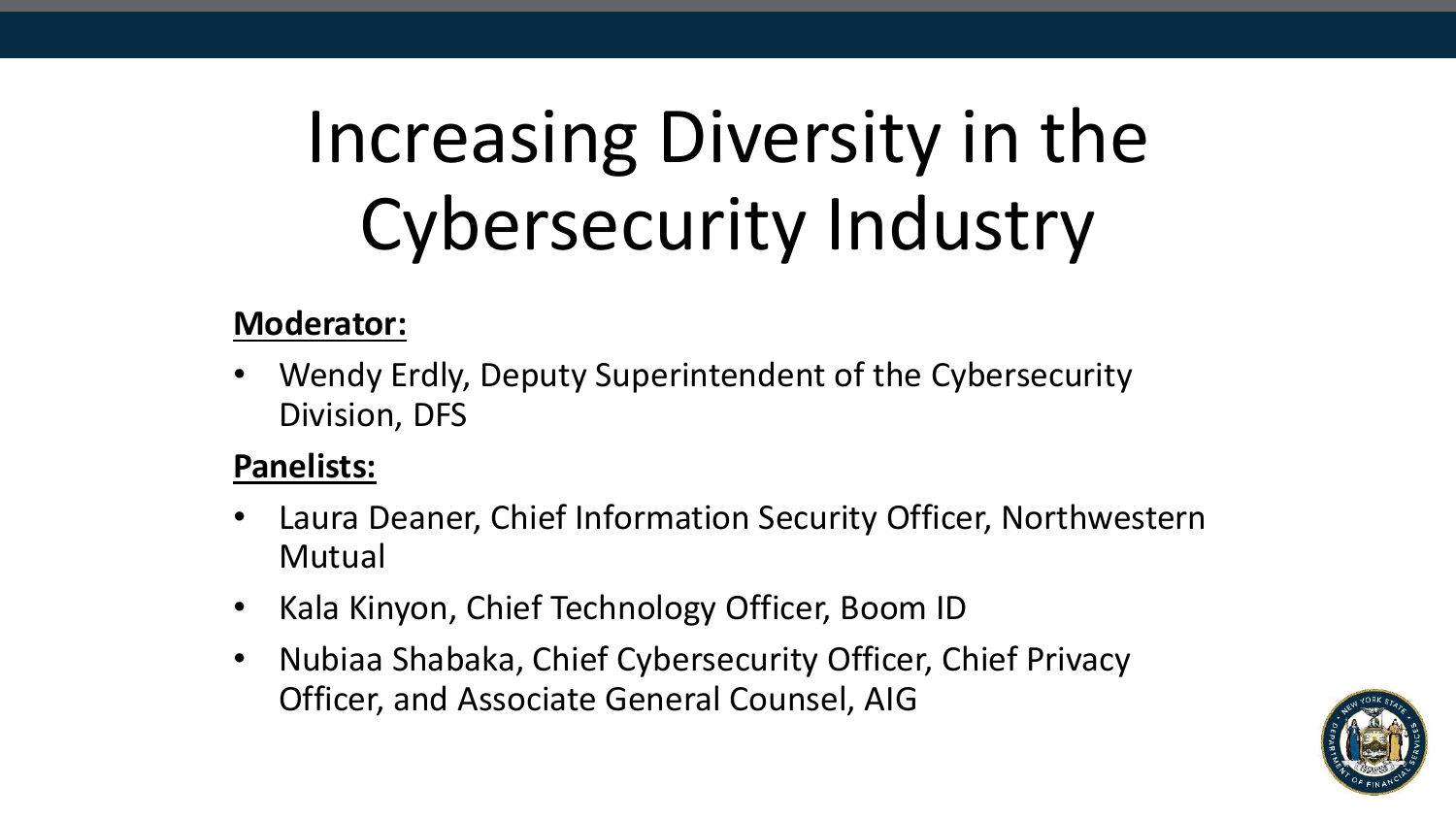# Wendy Erdly

**Wendy Erdly** is Deputy Superintendent for the Cybersecurity Division. She served as Chief of Staff for the New York State Department of Financial Services from 2019 to 2021.

Ms. Erdly was previously Special Counsel for Ethics, Risk, and Compliance for the New York State Liquor Authority, Department of Agriculture and Markets and the Roosevelt Island Operating Corporation. Prior to her Special Counsel appointment, Ms. Erdly was counsel to many companies through Axiom Legal, including United Technologies, Unilever, and Kraft. She served as a Litigation Associate at Bernstein, Litowitz Berger & Grossman LLP and at Dewey & LeBoeuf LLP.

Ms. Erdly was named one of the "Best Under 40" lawyers by the National LGBT Law Association and holds a J.D. from Vanderbilt University Law School and a B.A. from Lafayette College.

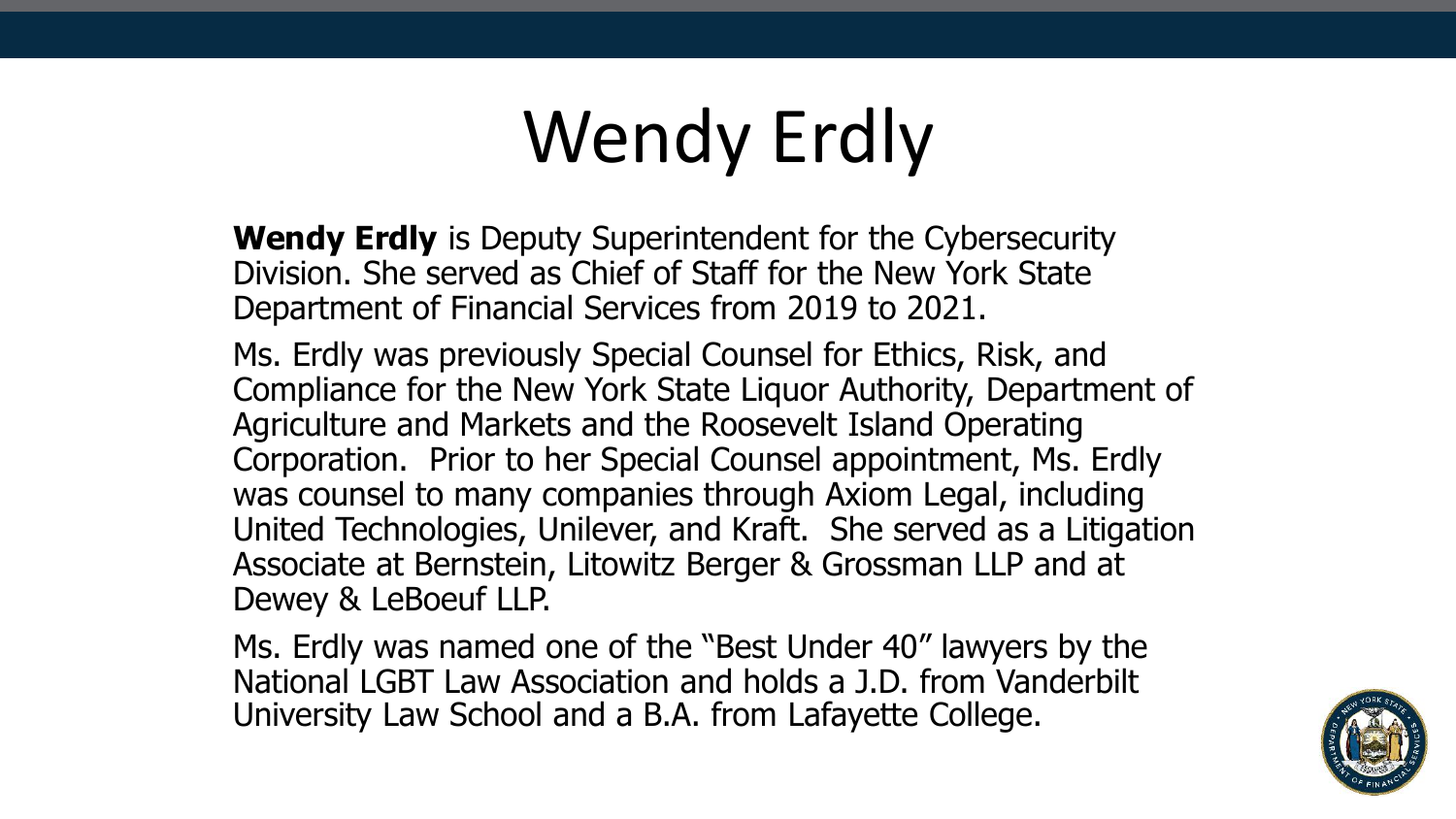### Laura Deaner

**Laura Deaner** is the Chief Information Security Officer (CISO) at Northwestern Mutual and is accountable for establishing and steering Northwestern Mutual's enterprise-wide information risk management and security strategy. In this role she will champion the build out of an integrated risk culture, driving effective operation of technical and administrative controls. Laura works closely with the executive leadership and the Board of Trustees, matching effective controls to an appropriate level of risk tolerance. Leading the enterprise's second line of defense, she is responsible for prioritizing and sequencing the treatment of information security risks, aligned with industrystandard risk management frameworks.

Prior to coming to Northwestern Mutual early in 2021, Laura was the Chief Information Security Officer at S&P Global, responsible for establishing and driving the enterprise information security vision and program. She leverages her twenty-two years working in security for multi-national Fortune 500 companies to build effective and robust information security programs by aligning deep technical expertise with executive business vision and support. She was previously the first named CISO at PRNewswire, where she built a comprehensive security practice from the ground up.

Laura holds a Bachelor's degree in Computer Science from Old Dominion University in the state of Virginia in the United States. She is a member of several information security and technology societies including OWASP, WiCyS, ISC2, and Society of Women Engineers (SWE). She's featured in Women Know Cyber – 100 Fascinating Females Fighting Cybercrime.

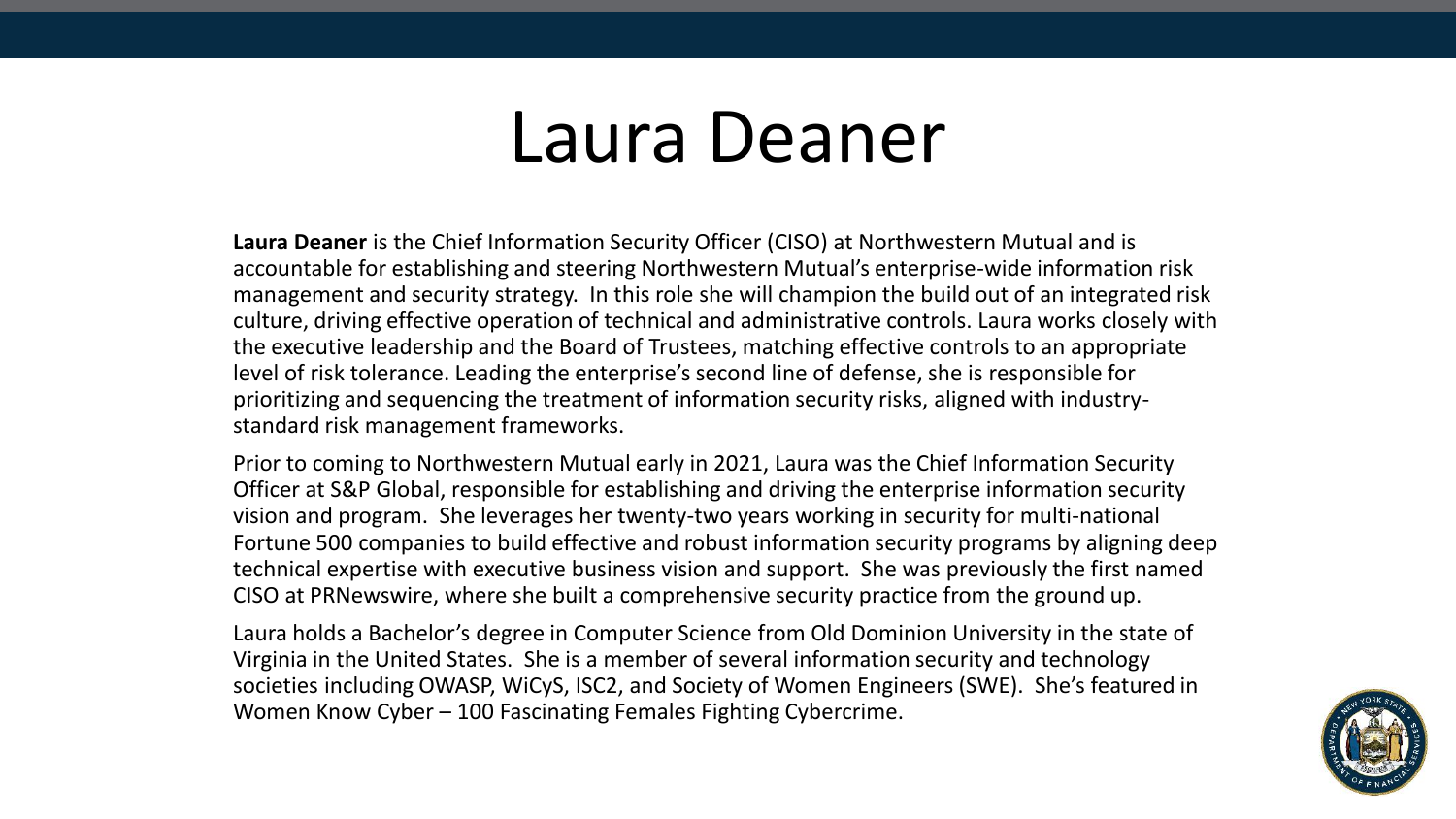# Laura Deaner (Cont.)

Laura is an advocate for diversity and inclusion in technology as well as her field of Cyber Security. She served as a council member of the S&P Global Diversity Equity and Inclusion Council whom are tasked with fostering a diverse and inclusive environment. Her accomplishments as a council member have included revamping the Employee Resource Groups, adding sentiment and data driven metrics to enhance the community goals. She worked to establish partnerships with various organizations to build in diverse talent pipelines in the technology organizations such as Girls Who Code.

Laura is a frequently requested speaker and respected thought leader, recognized for her innovative leadership and strong business acumen. She has participated in the World Economic Forum's Global Futures Council on Cyber Security as a co-chair leading a group of subject matter experts in solving cyber challenges. She serves on the Board of Directors for the Financial Services Information Sharing and Analysis Center (FS-ISAC), an industry consortium dedicated to reducing cyber-risk in the global financial system. FS-ISAC has 7000 plus financial institutions, 15,000 users in the 70 jurisdictions to ensure the mission is accomplished. As a board member, she continues to encourage more participation in sharing timely cyber information which is action oriented at a global scale.

Laura loves spending time with her family. She and her partner Murray are proud parents of four boys. They live in Brooklyn, NY where they love getting outdoors as a family for hiking, bike rides and amateur astronomy star gazing. She is also a big fan of science fiction and tinkering with technology at home. Don't ask her how many raspberry pi's she has.

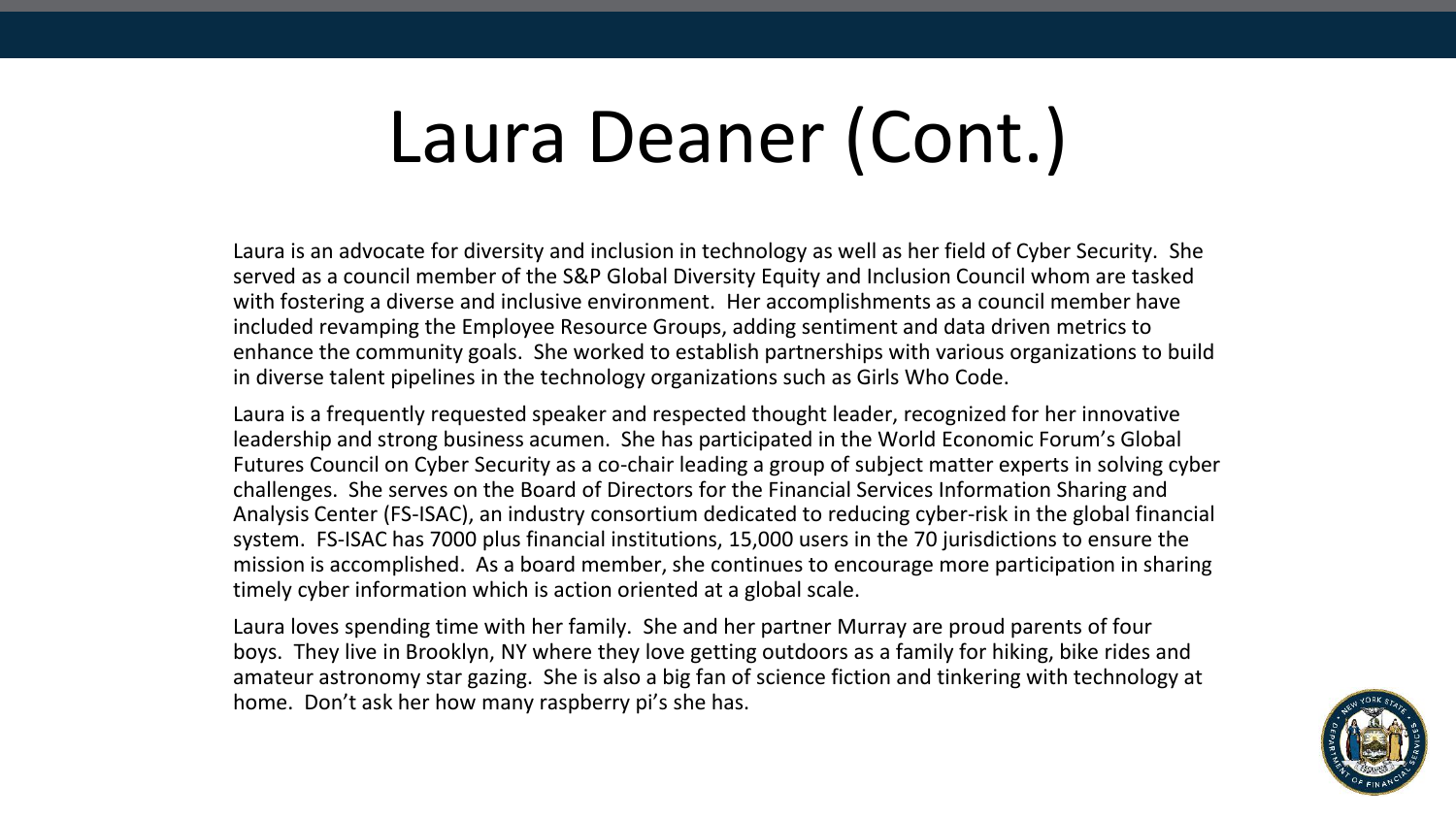# Kala Kinyon

**Kala Kinyon** is the Chief Technology and Information Security Officer at Boom ID. Having worked with some of the foremost tech companies in the world, Kala Kinyon is a rising securities expert, known for building and implementing highly complex security programs across a multitude of platforms. Kala is co-founder and Chief Technology Officer of BoomID, as well as a Security and Risk Advisor at Leviathan Security. Having also worked in election security, Kala brings an uncompromising approach to safeguarding information in an ever-changing digital landscape. She is also the founder of Holomorphic AI Foundation, a non-profit organization dedicated to providing free artificial intelligence and machine learning training, as well as mentorship and portfolio building.

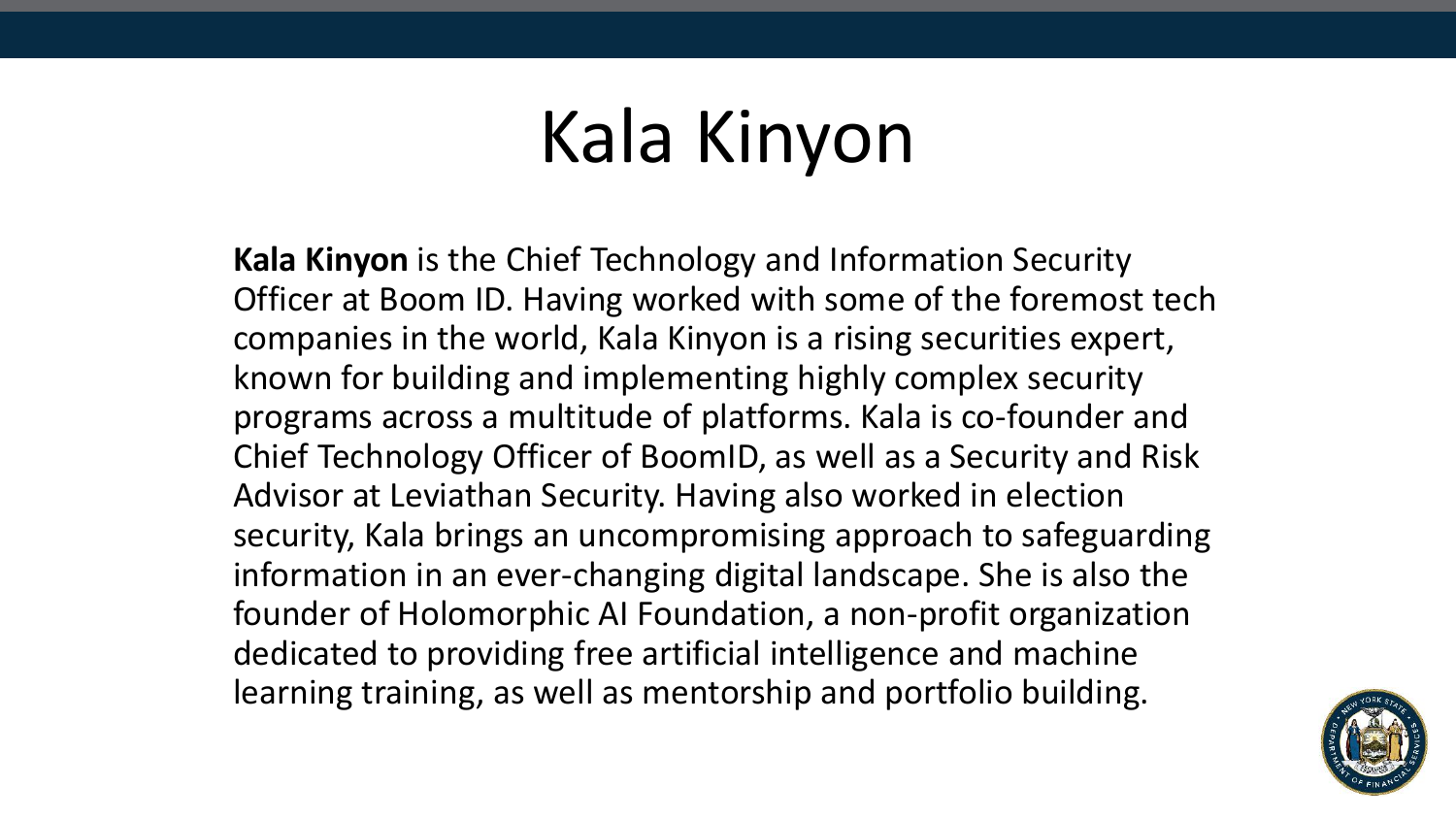## Nubiaa Shabaka

**Nubiaa Shabaka** serves as the Global Chief Cybersecurity Legal Officer, Global Chief Privacy Officer and Associate General Counsel for AIG. Nubiaa is an executive level advisor with 20 years of experience within the financial and legal services sector*.* Her responsibilities encompass overseeing all legal aspects of AIG's global cybersecurity and information security programs and all aspects of AIG's global data protection and privacy programs, on an enterprise-wide basis. Prior to joining AIG in January 2019, Nubiaa worked at Morgan Stanley in a similar role for 11 years. Prior to Morgan Stanley, Nubiaa was a technology associate in Proskauer Rose's New York office for almost 6 years. She earned a Bachelor of Arts, magna cum laude, from New York University and a Juris Doctor from Harvard Law School.

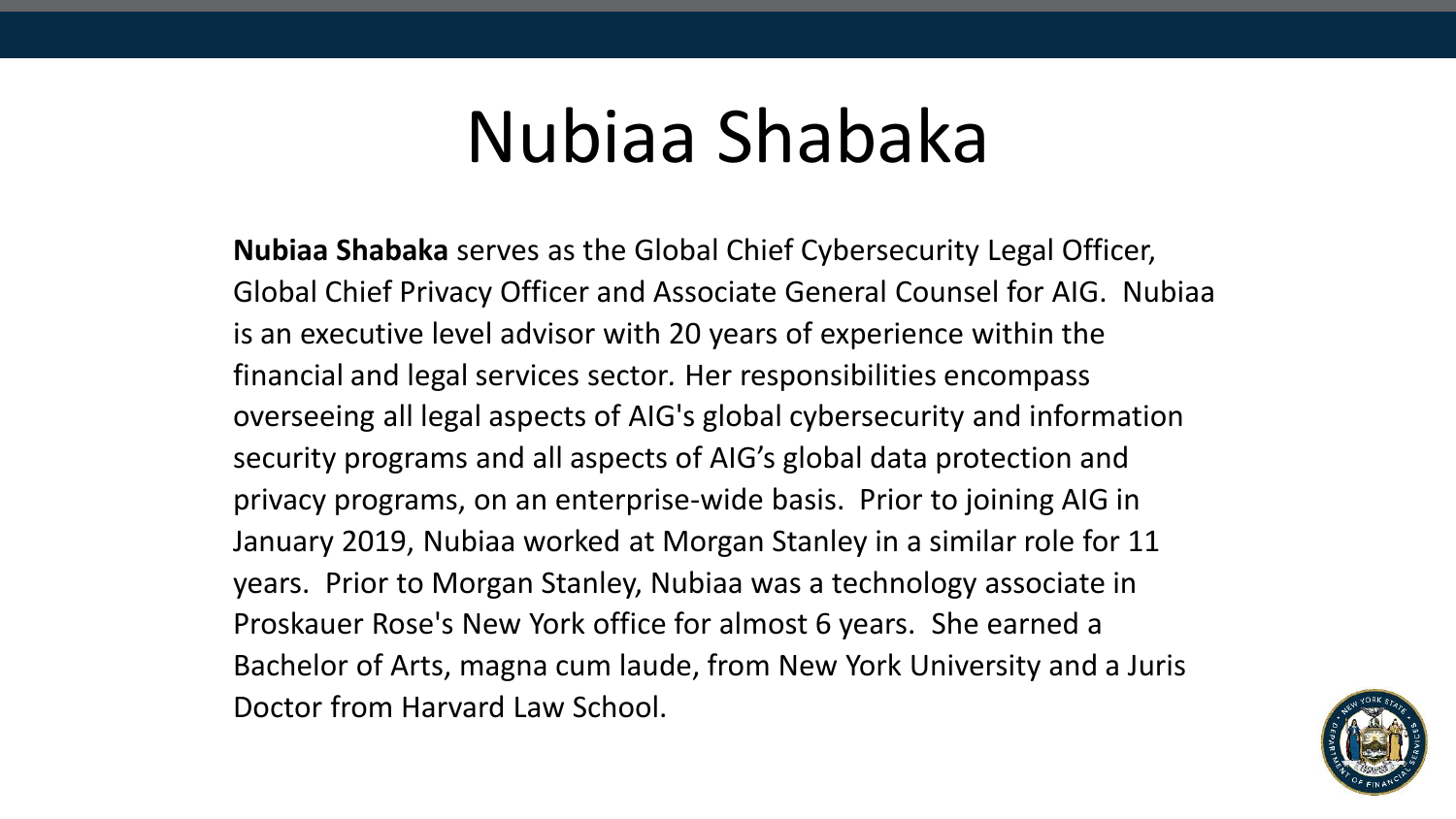Increasing Diversity in the Cybersecurity Industry

- There are reportedly more than 2 million open jobs in the cybersecurity field.
- Women and people of color are underrepresented in cybersecurity.
- Hiring Practices:
	- Ways to structure hiring practices to get the best candidates without disadvantaging underrepresented groups.
	- The use of AI to make hiring decisions can have unintended effects on diversity.

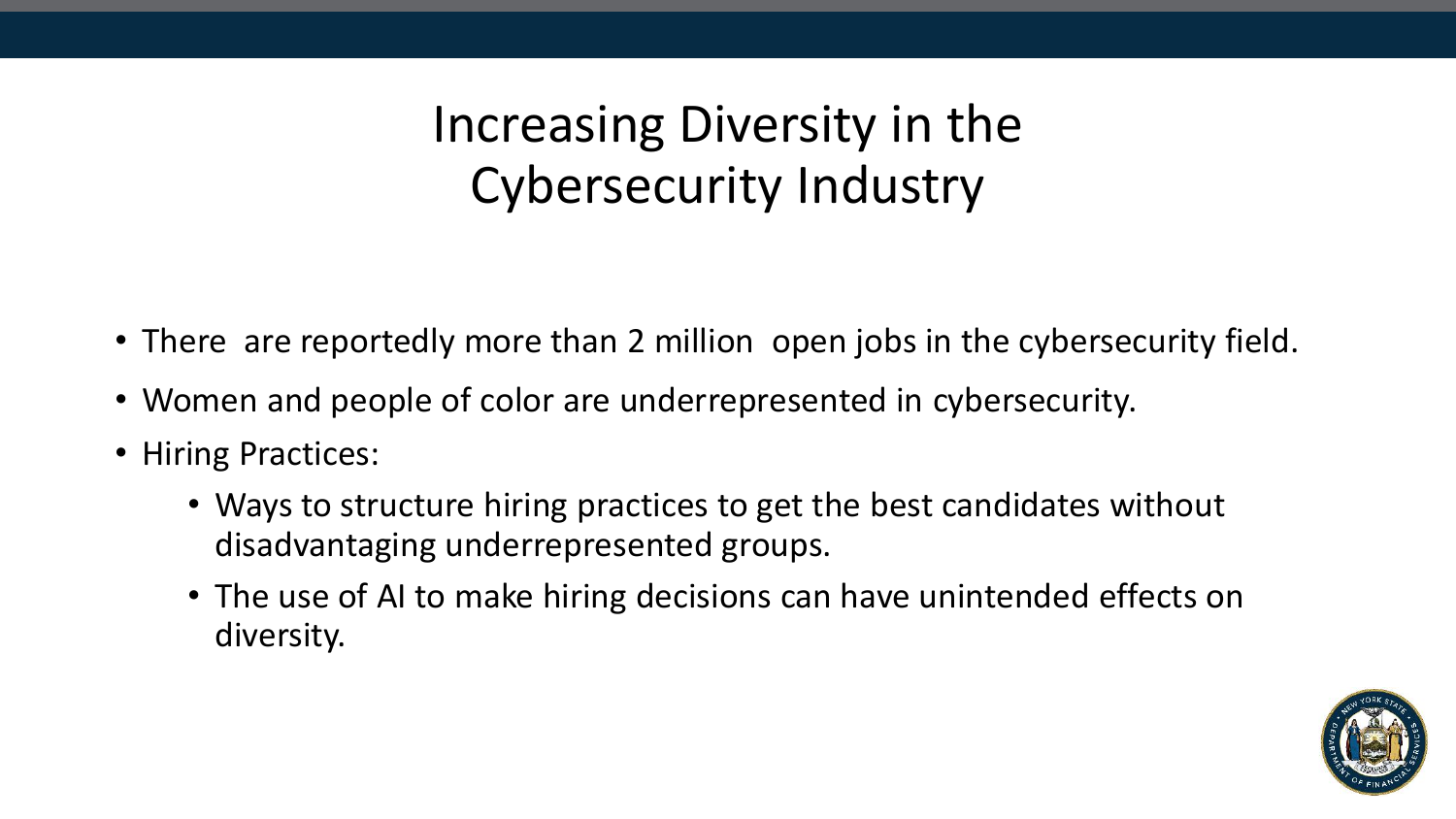### Increasing Diversity in the Cybersecurity Industry (continued)

- Cybersecurity is starting to be considered part of the environmental, social, and governance aspects of corporate management.
- Diverse perspectives provide value:
	- When responding to and managing a crisis.
	- While engaging in cybersecurity product development.
	- In preparing for and preventing phishing and other social engineering attacks.
	- By improving the workspace through cascading benefits that go beyond the traditional purposes of recruiting people with different backgrounds and identities.
- A lack of diversity can have a tangible negative effect on cybersecurity.

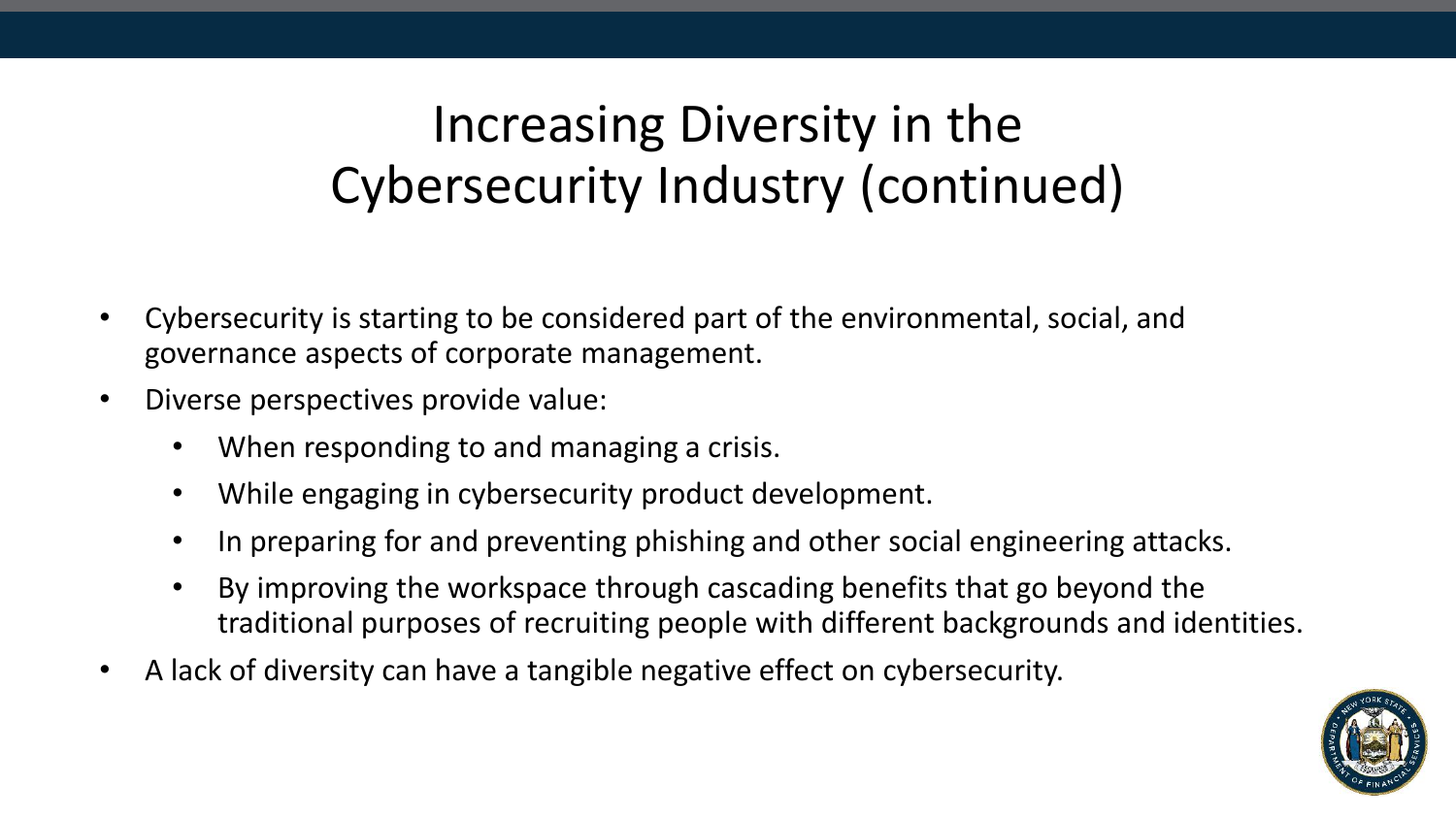# Use of Emergent Blockchain Analytics Capabilities to Combat Ransomware and Other Illicit Activity

### **Fireside chat with:**

• Peter Marton, Deputy Superintendent of Virtual Currency, DFS

### **Moderator:**

• Justin Herring, Executive Deputy Superintendent, Cybersecurity Division, DFS

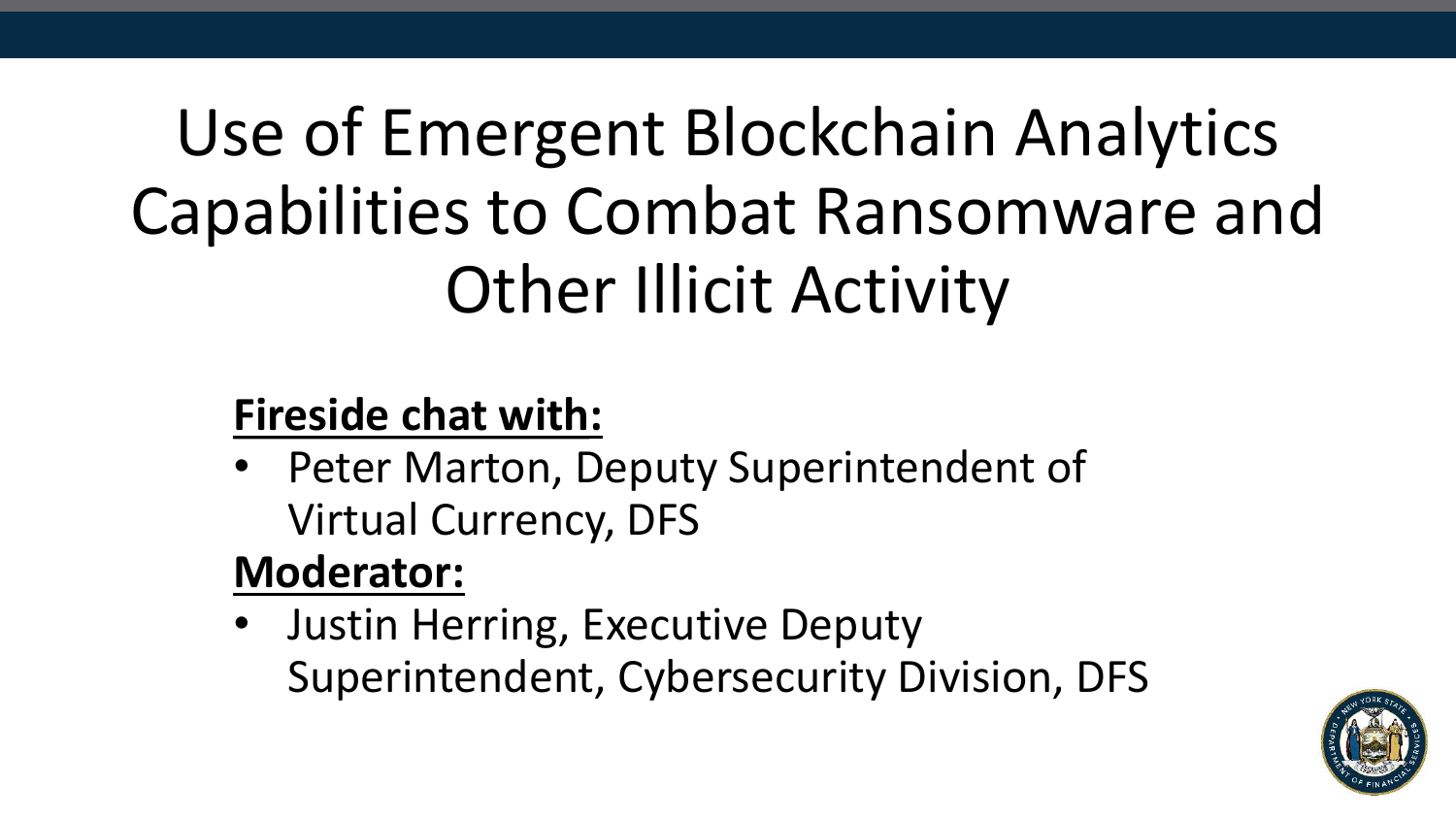### Peter Marton

**Peter Marton** is Deputy Superintendent of Virtual Currency, reporting into the Research & Innovation Division. He holds a Master of Business Administration and Master of Global Policy Studies from the University of Texas.

Peter will be discussing blockchain analytic tools with Justin Herring. Their conversation will focus on why crypto companies should use blockchain analytic tools, challenges crypto companies may face when using the tools, and best practices for integrating the tools with traditional customer due diligence and monitoring tools.

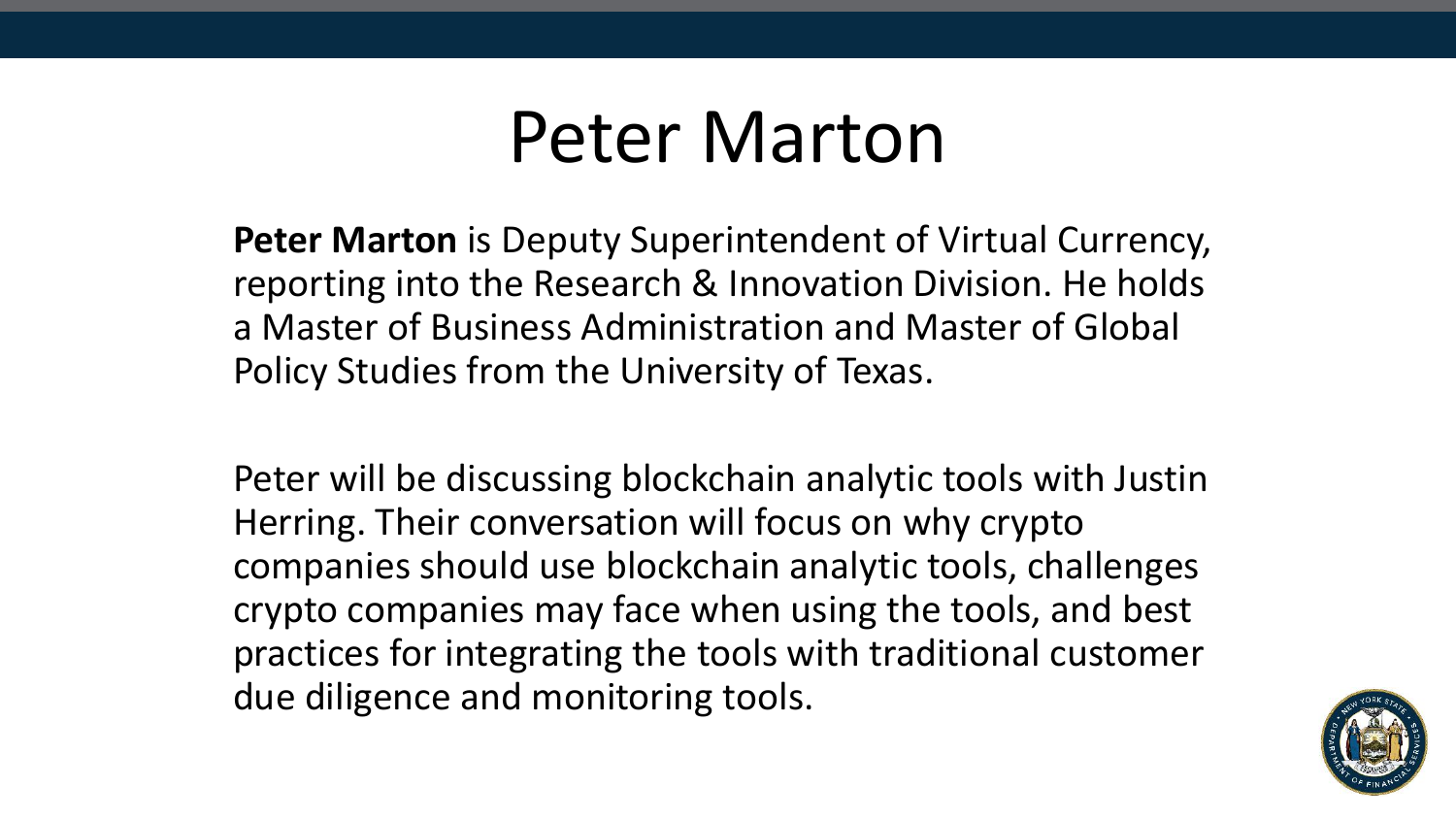## Governance and Leadership in Cybersecurity

### **Moderator:**

• Joanne Berman, Counsel to the Cybersecurity Division, DFS

### **Panelists:**

- Robert A. Cohen, Partner, Davis Polk
- Sean Croston, Chief Information Security Officer, BNP Paribas / Bank of the West
- Natalie Lamarque, General Counsel, New York Life Insurance Company

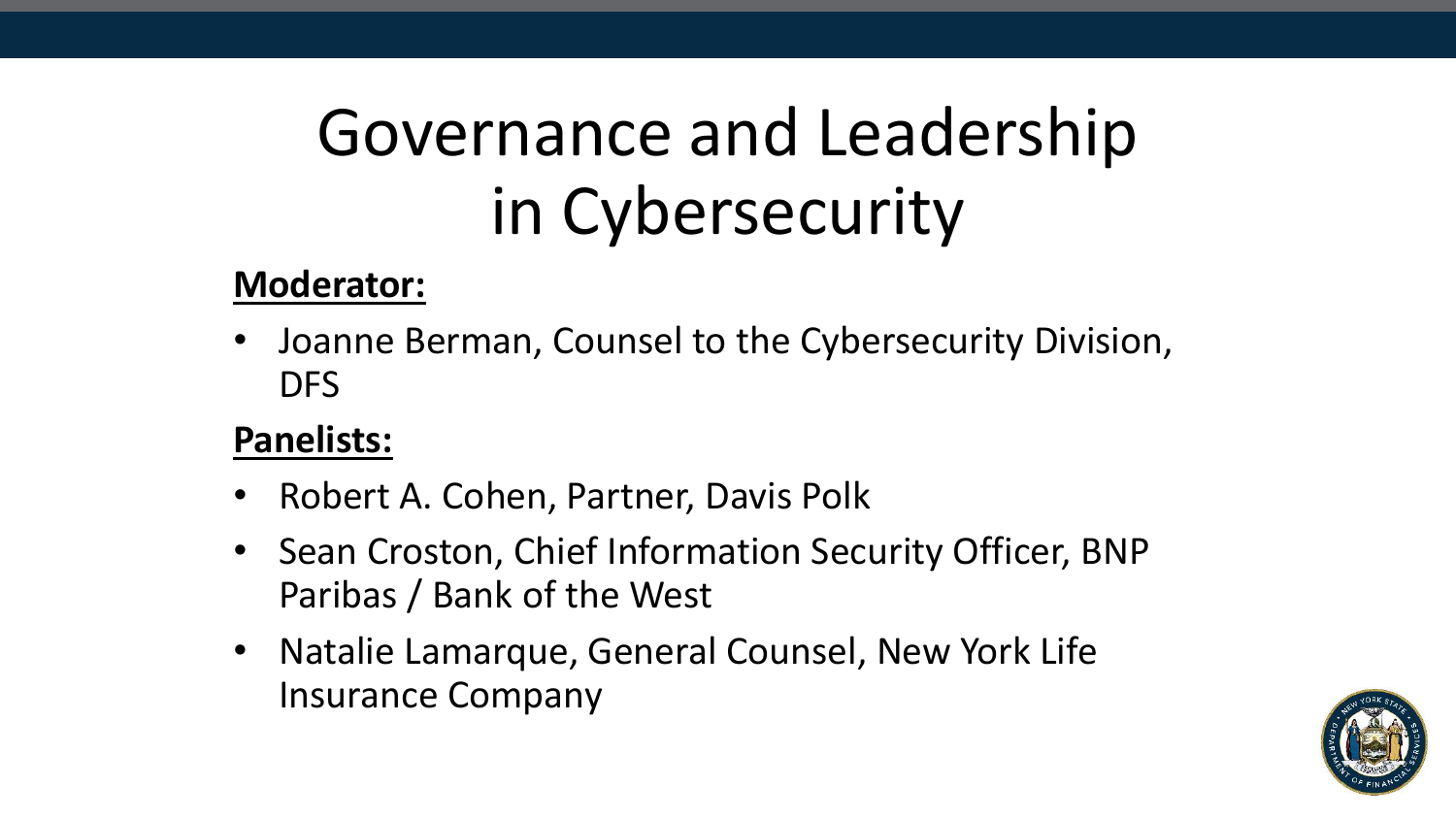### Joanne Berman

**Joanne Berman** serves as Counsel to the Cybersecurity Division of New York's Department of Financial Services (DFS). In that role, she heads the legal team that enforces New York's first-inthe-nation Cybersecurity Regulation for the financial services industry, which took effect in March 2017 and which has served as a model for other regulators, including the U.S. Federal Trade Commission, multiple states, the National Association of Insurance Commissioners, and the Conference of State Bank Supervisors. In addition to working on cybersecurity policy, Joanne reviews cybersecurity issues arising from DFS's supervision and examinations, and focuses on publishing alerts, reports, and guidance for the financial services industry regarding the Cybersecurity Regulation, including the recently released Ransomware Guidance and Cyber Insurance Risk Framework.

Prior to joining DFS, Joanne was Deputy Attorney General for the State of New Jersey in the Department of Gaming Enforcement where she enforced laws and regulations applicable to the casino industry. She has also worked in the litigation departments of Greenberg Traurig and Arnold & Porter.

Joanne received her J.D. from New York University Law School and is a graduate of Cornell University where she received her B.A. in Economics and Near Eastern Studies.

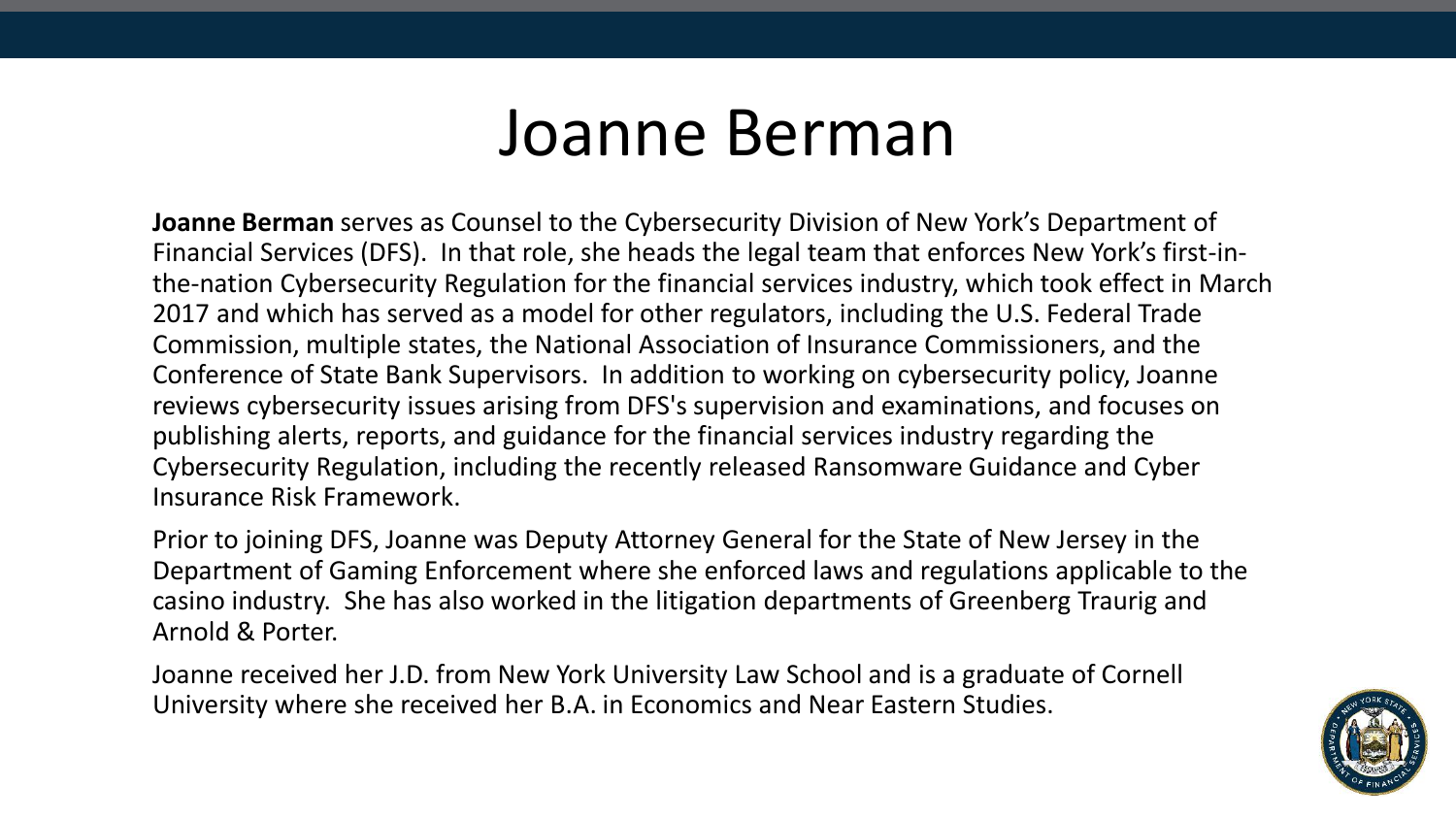# Robert A. Cohen

**Robert A. Cohen** is a Partner at Davis Polk. Robert Cohen brings 15 years of seniorlevel experience in the SEC's Division of Enforcement to his work representing companies, boards and individuals in government investigations, as well as conducting internal investigations.

He represents public companies in SEC investigations concerning disclosures, accounting and internal controls. He is an authority on cryptocurrency enforcement, having led the SEC's first wave of cases involving digital assets and initial coin offerings. With his experience as the first-ever Chief of the SEC's Cyber Unit, Robert Cohen also is active in Davis Polk's Data Privacy & Cybersecurity practice.

When Robert Cohen was Co-Chief of the SEC's Market Abuse Unit, he handled enforcement actions involving insider trading, market structure, manipulation, brokerdealers, ATSs and exchanges.

He is co-chair of the D.C. Bar's Securities Enforcement Subcommittee.

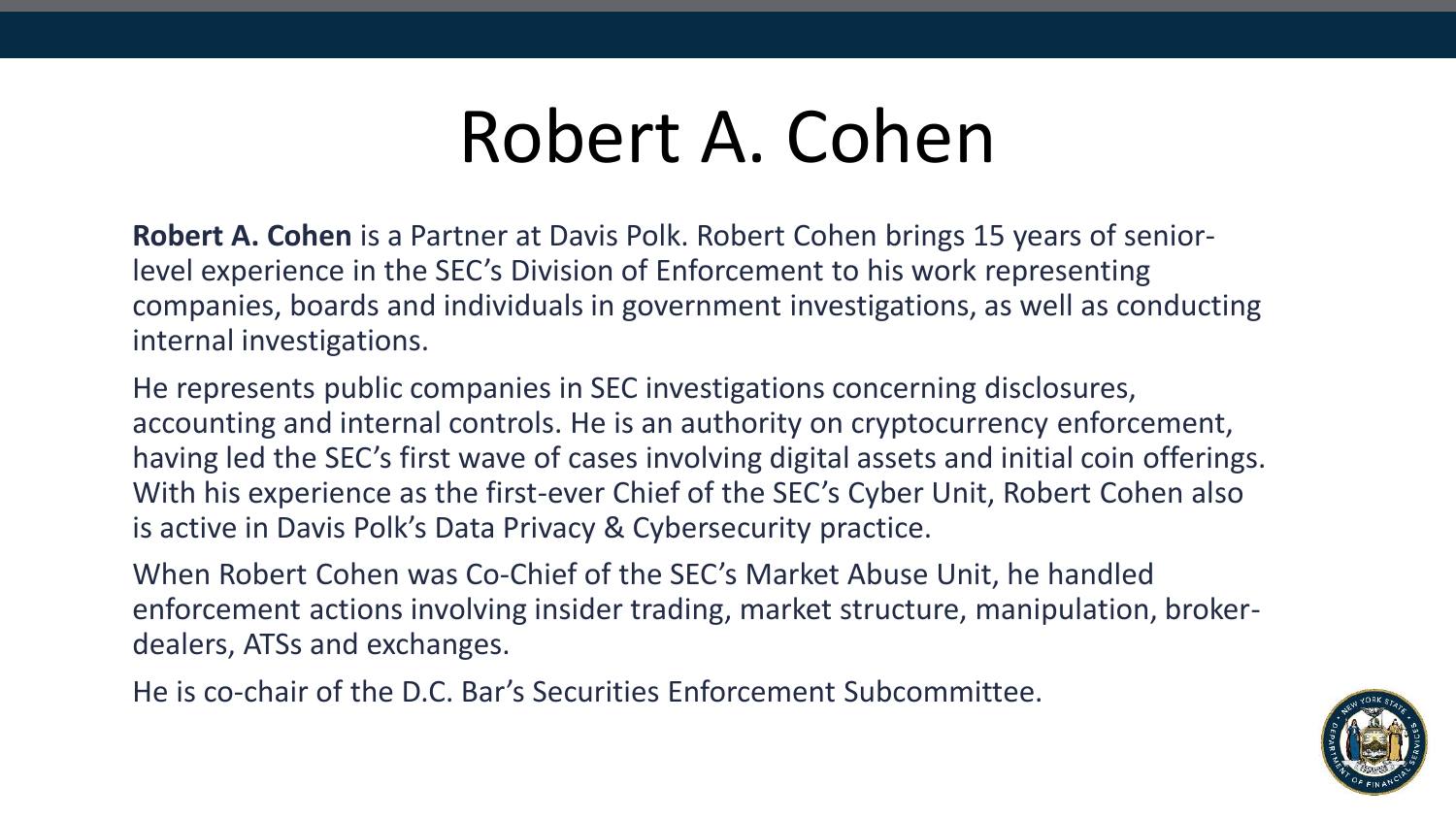### Sean Croston

**Sean B. Croston** is CISO for BNP Paribas USA and the Bank of the West and is responsible for several organizations servicing corporate and consumer customers. Previously, Sean was the CISO for Santander USA responsible for five financial organizations. Sean was with the United States Federal Reserve, where he was a Supervising Examiner for systemically important banks, helped create and lead horizontal exams comparing institutions as well as developed new information security guidance through the FFIEC. In addition, he held executive roles at State Street Bank & Trust Company and J.P. Morgan Chase Bank. Earlier in his career, Sean held a number of leadership roles at various technology and security companies. He is a published author who jointly holds a US patent in the field of information security.

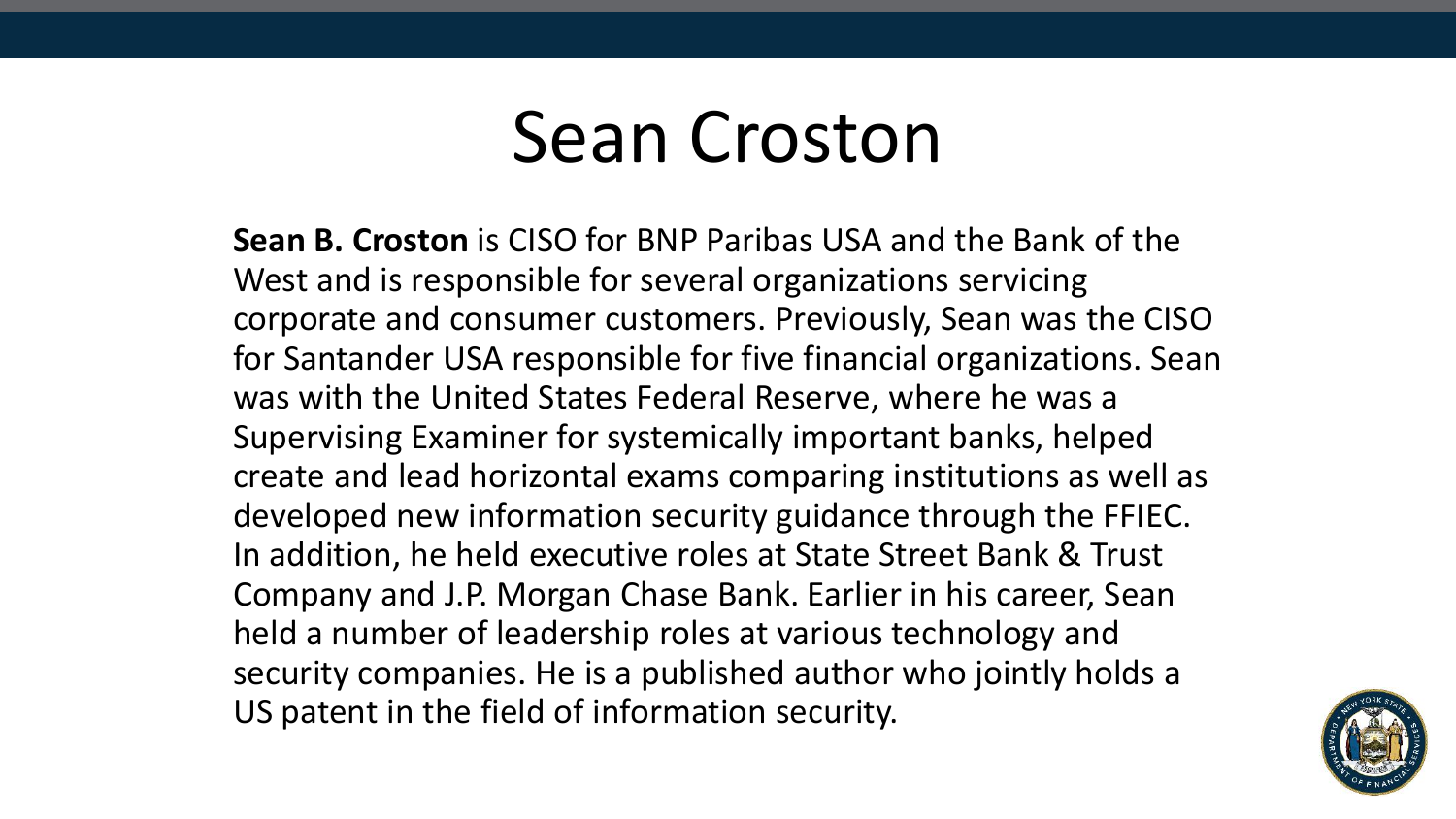### Natalie Lamarque

**Natalie Lamarque** is Senior Vice President and General Counsel of New York Life Insurance Company with oversight of the Office of the General Counsel. She is also a member of the company's Executive Management Committee and serves on New York Life's Social Justice and ESG Steering Committees.

Prior to joining New York Life, Natalie was an Assistant United States Attorney in the Southern District of New York, where she prosecuted an array of federal crimes as a member of the Organized Crime Unit. Earlier in her career, she was an Associate in the Litigation Department of Debevoise & Plimpton LLP.

Natalie began her legal career as a law clerk to the Honorable Ann Claire Williams, United States Court of Appeals for the Seventh Circuit and to the Honorable Malcolm Howard, United States District Court for the Eastern District of North Carolina.

She is Secretary-Treasurer for the Board of Directors of the Life Insurance Council of New York. In 2021, she was appointed to the New York State Insurance Advisory Board and Committee for the Advancement of Women in Leadership in Financial Services.

Natalie serves as a Director for the New York City Partnership Foundation Board and the Board of Advisors for New York University's Program on Corporate Compliance and Enforcement. She is Chair of the Audit Committee for City Year, Inc. as well as the Co-Chair of the Advisory Board for City Year New York.

Her husband is a public-school history teacher in Brooklyn, where they live with their two sons. Natalie is a native New Yorker whose parents emigrated from Haiti. She earned her J.D. *magna cum laude* from Duke University School of Law and her B.A. *cum laude* from Duke University. She also holds Series 7 and 24 securities licenses.

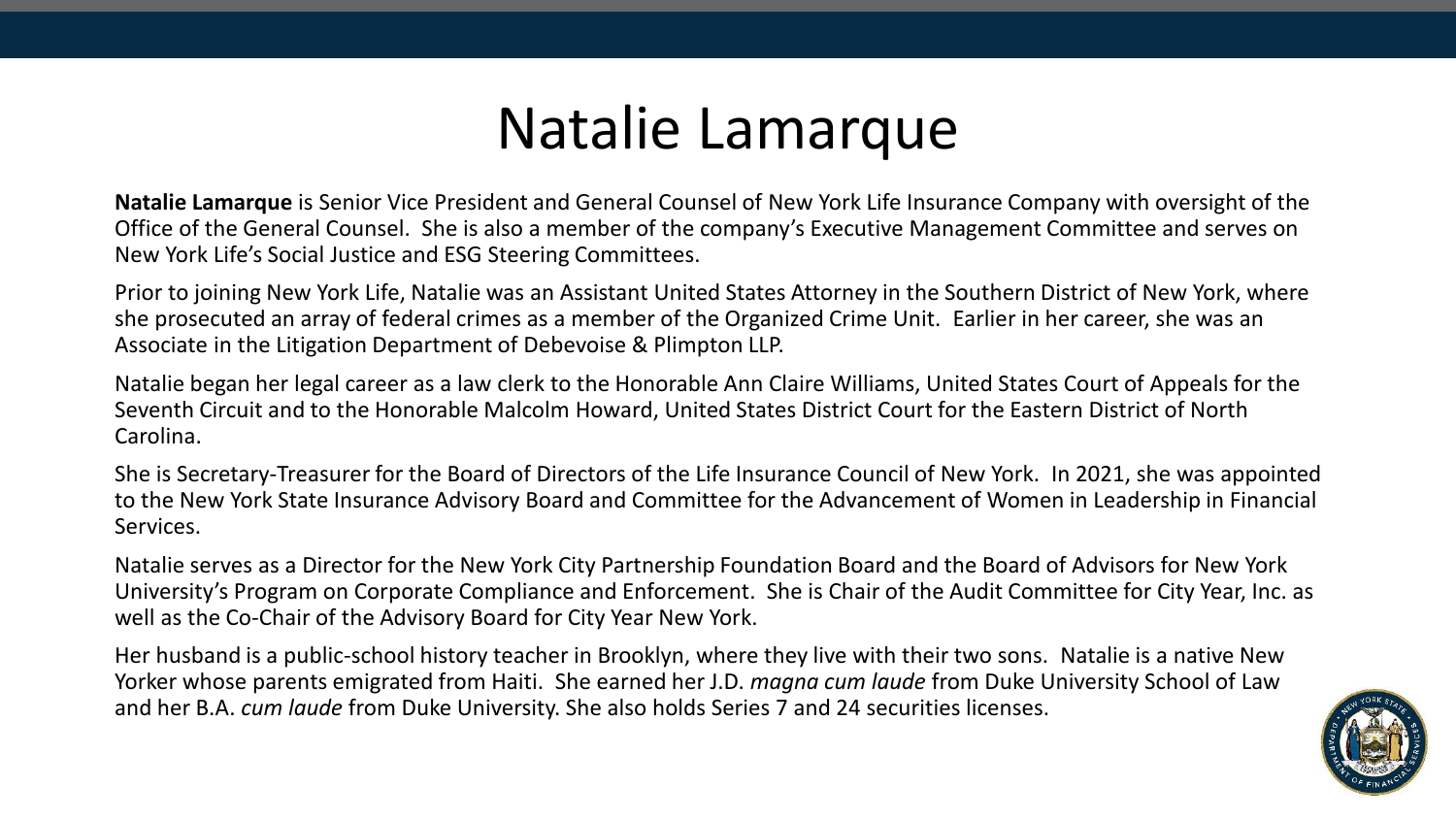### Panel on Governance and Leadership in **Cybersecurity**

- Managing Cyber Risk: Issues facing the Board and C-Suite
	- How cyber risk differs from other business-related risks
	- How managing cyber risk differs from managing other types of business risks
	- Top issues facing CISOs in managing cyber risk
- Understanding Cyber Risk: educating leadership on cyber risk and cybersecurity controls
	- How CISOs can make cybersecurity risk digestible for the Board and executives
	- How to ensure leadership has the necessary knowledge to oversee cyber risk
- Board Oversight on Cybersecurity: leadership involvement
	- Frequency of reporting
	- Cyber expertise on the Board and Cyber Committees and Subcommittees
- Cyber Incidents: escalation and reporting
	- Factors to consider when deciding whether an incident should be escalated
	- The Board's role in incident response
	- SEC's proposed reporting requirements and related new responsibilities of leadership

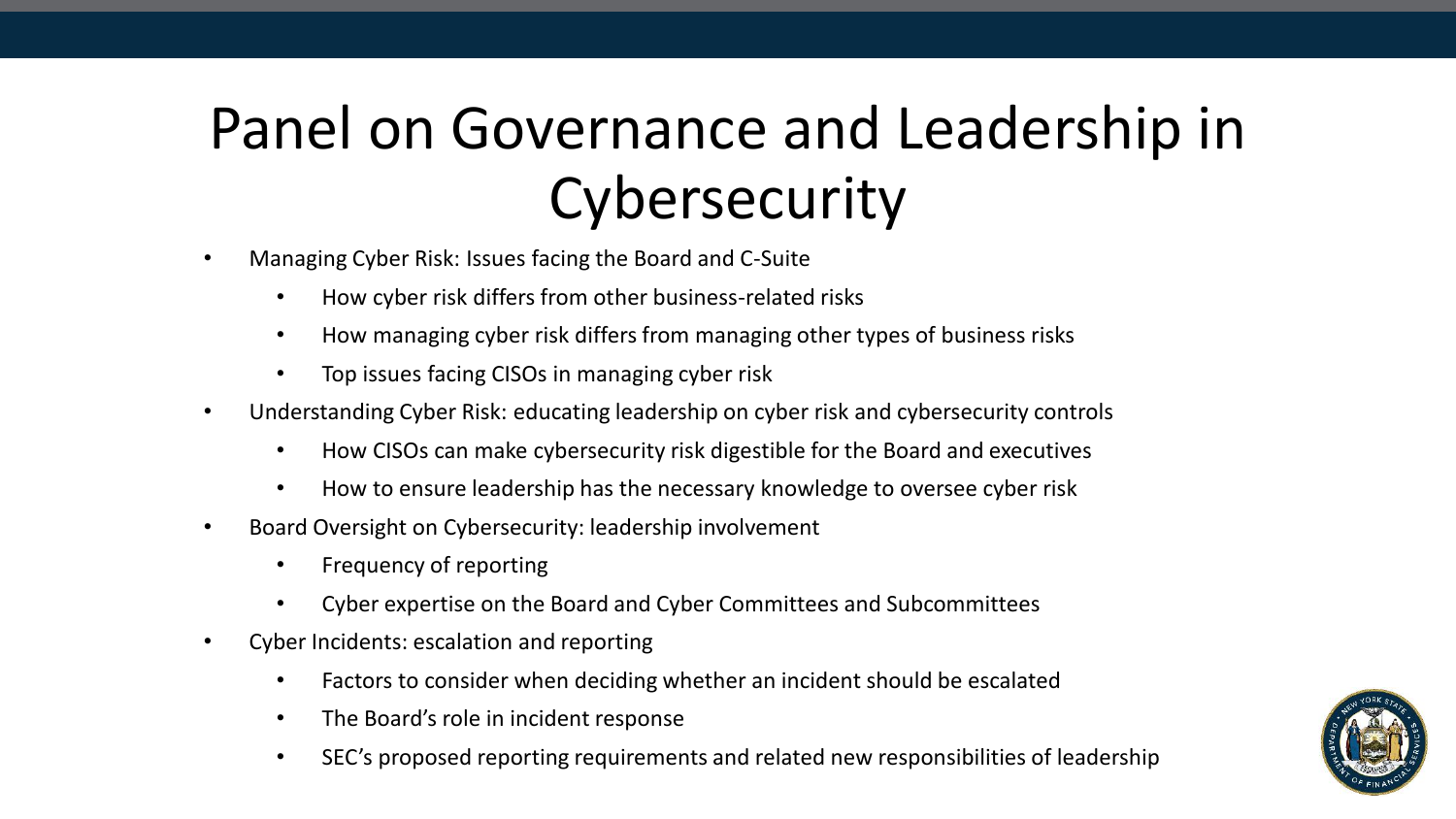### Panel on Governance and Leadership in Cybersecurity (continued)

- Tabletop Exercises for Leadership
	- Whom to include
	- Topics to cover
- Information Security Leadership
	- Top qualities of team members and executives
	- How to foster culture that prioritizes cybersecurity
- Changing Role of CISO
- Role of Third Parties in Managing Cybersecurity
	- Types of third parties to hire for cybersecurity
	- Pros and cons of keeping them on retainer
- Part 500 & Governance
	- What works well
	- Issues with supervision

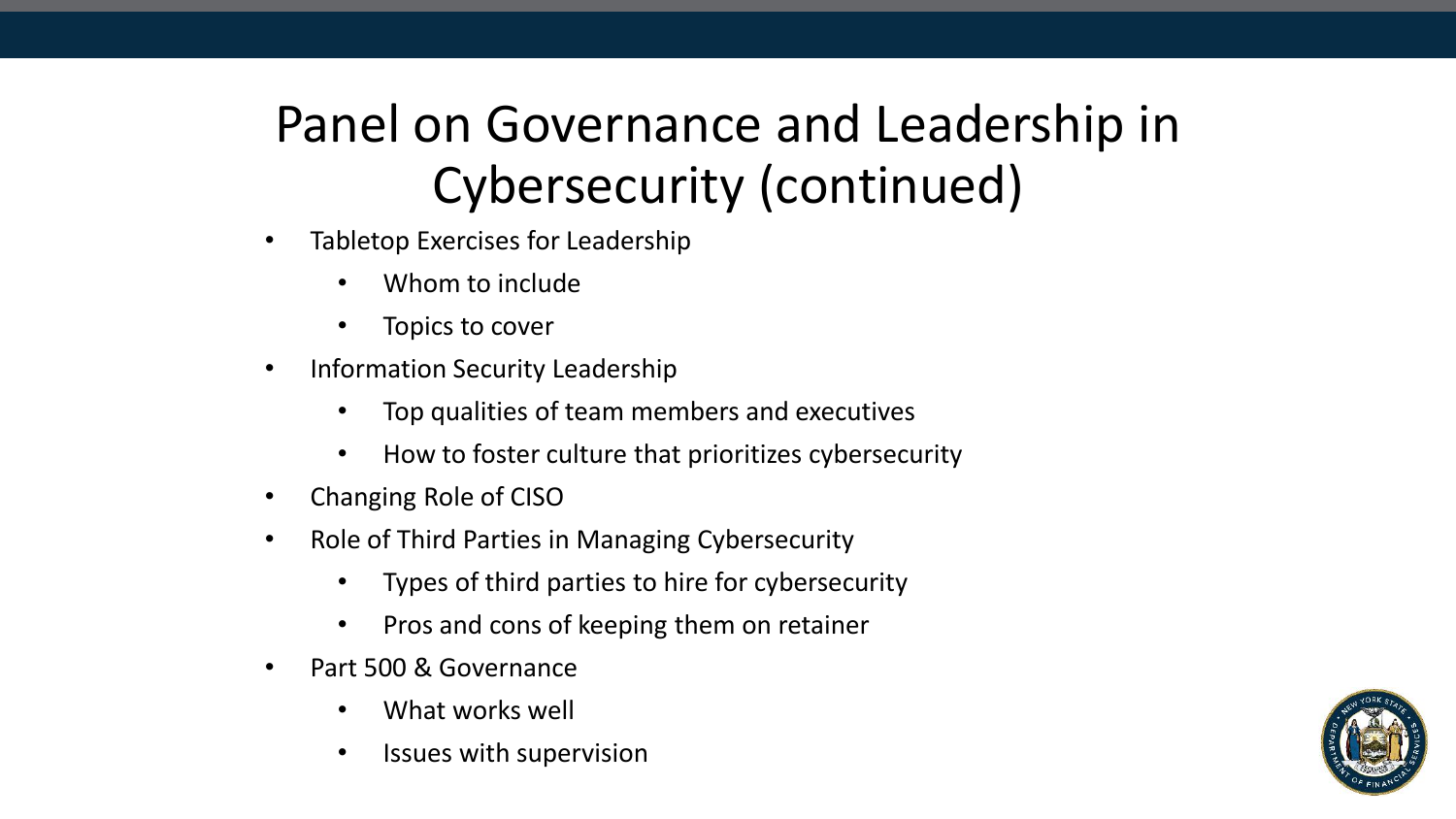# Disclaimer

- The information in these slides and this presentation is not legal advice and should not be considered legal advice.
- The panelists and moderators are providing their personal opinions and are not speaking on behalf of their organizations.
- This presentation is offered for informational and educational purposes only.